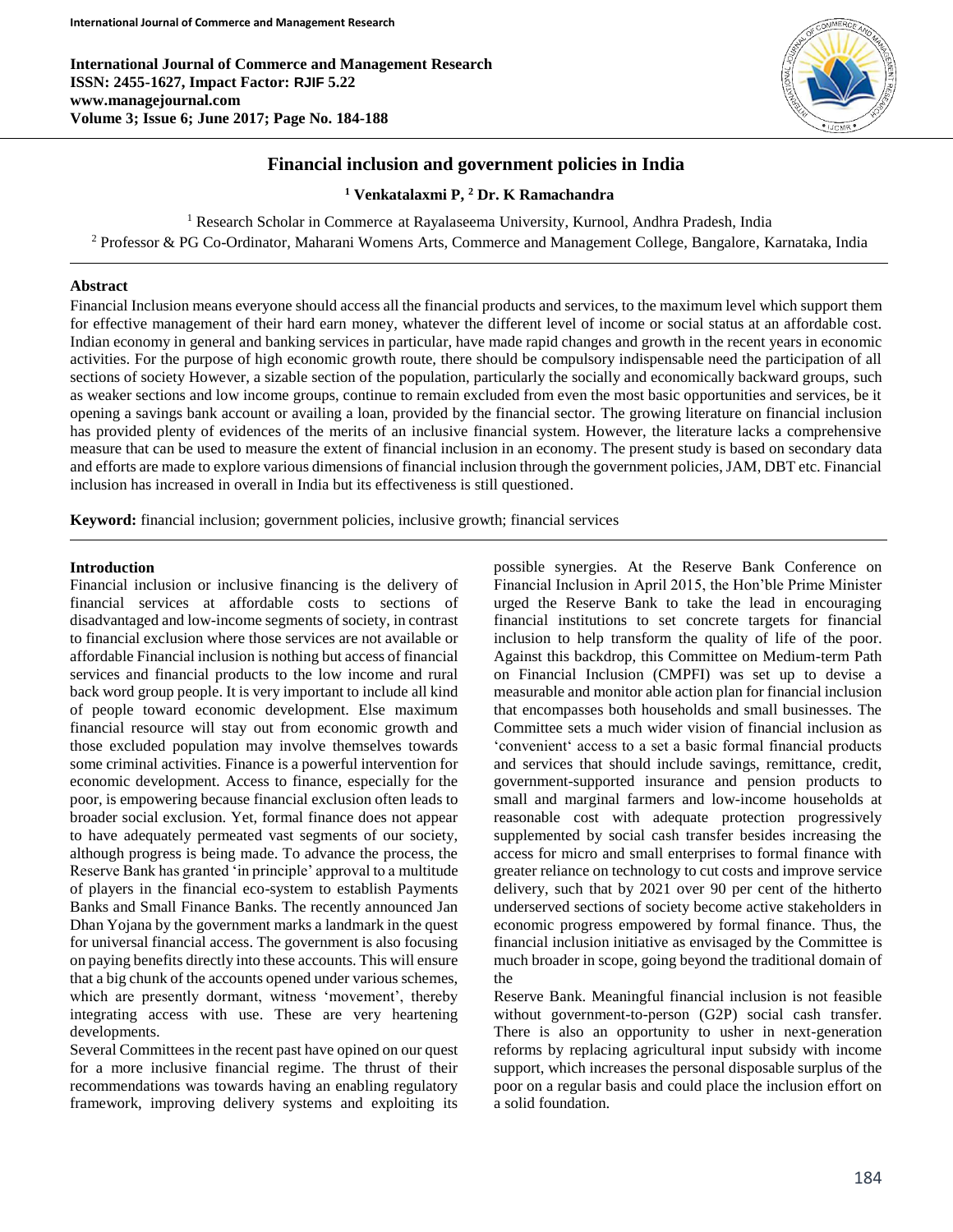

**Fig 1**

With the Jan Dhan, Aadhaarand Mobile (JAM)) trinity taking hold, there is an ideal opportunity to seamlessly integrate access and use and, in the process, ensure that leakages in financial transfers are substantially lowered. Innovative delivery channels, such as mobile wallet and e-money coupled with regulatory changes to allow interoperability across banks and non-banks, seem to hold the key to a more efficient payment system and reduce the fascination for cash. Banks need to integrate the Business Correspondent (BC) model into their business strategy and with help from technology can develop a low-cost, reliable, 'last mile' delivery channel that could win the trust of the common person. Biometric identification coupled with the provision of credit information to credit bureaus can help build a more robust credit system that can then be used as the basis for obtaining loans at reasonable costs while avoiding the pitfalls of overindebtedness. For micro and small enterprises, professionals who can evaluate the creditworthiness of these firms by acting as intermediaries with the bank can help alleviate the significant credit gap in this sector. In agriculture, millions of small farmers live on the precipice, starved of credit. In the absence of bold structural reforms of land digitization and tenancy certification to enable credit to the tiller, the problem is likely to persist. Agricultural distress can only be addressed satisfactorily by instituting universal crop insurance for small and marginal farmers at heavily subsidized rate by the government, the money for which can be funded by doing away with the current interest subsidy scheme that has distorted the agricultural credit system and seems to have impeded long-term investment. The issue of gender exclusion can be addressed by a welfare scheme for the girl child linked to education. Similarly, exclusion based on beliefs can be explored by delivering simple interest free financial products through a separate window in conventional banks. While financial products have their benefits, there is a clear danger of miss-selling, which could damage marginalized segments who have an uncertain cash flow. Efforts on financial education

need to be strengthened, including product-driven financial literacy so that the poor are not short-changed. Grievance redressal for customer complaints in banks needs some imaginative thinking. The overall governance structure would have to be more business-like, focused on deliver. (RBI Report 2015)

Financial inclusion is the topical concept which helps achieve the sustainable development of the country, through available financial services to the unreached people. The Government of India and the RBI have been making concerted efforts to promote financial inclusion as one of the important national objectives of the country.

#### **Statement of the Problem**

Financial inclusion protects low income group's financial wealth and other resources in crucial circumstances by bringing them within the perimeter of formal banking sector. It also softens the exploitation of vulnerable sections by the usurious money lenders by facilitating easy access to formal credit. Further, financial inclusion broadens the resource base of the financial system by developing a culture of savings among large segment of rural population and plays its own role in the process of economic development. Also, a strong financial system encourages expansion in the market and competition for existing firms. It ensures that poor households and small entrepreneurs need not depend on middlemen. On the other hand, an underdeveloped financial system can be uncompetitive, conservative and inimical to poor or small entrepreneurs

### **Review of Literature**

In the study of Campos and Dercon (2014) sum up the recent findings on the relationship between finance and growth, so far considered as causal and unidirectional from finance to growth: (i) The long-run effect of finance on growth is positive and dominates the short-term effect that tends to be negative (Kaminsky and Schmukler, 2003; and Loayza and Ranciere, 2006); (ii) The relationship may be non-linear: beyond a certain threshold (calculated to be above 100% of GDP) finance is associated with negative growth (Berkes *et al.* 2012); (iii) Distribution is important:

household credit seems to have little growth payoffs, while private sector credit has large growth payoffs (Beck, 2013); (iv) Financial development reduces income inequality and exerts a disproportionally positive impact on the bottom quintile; (v) Different financial liberalisation policies have contrasting effects on income inequality. Delis *et al.* (2013) report that capital stringency and supervisory power regulation lower inequality, while market discipline and activity restrictions may exacerbate it.

#### **Objectives of the Study**

- To study the connectivity between financial inclusion and governance of RBI.
- To know the strategies adapted by RBI to strengthen the financial inclusion.
- To analyze the performance of different banks towards financial inclusion.
- To study the measures initiated by a bank to strengthen the financial inclusion.
- To bring out the challenges to be faced by the country for the financial inclusion.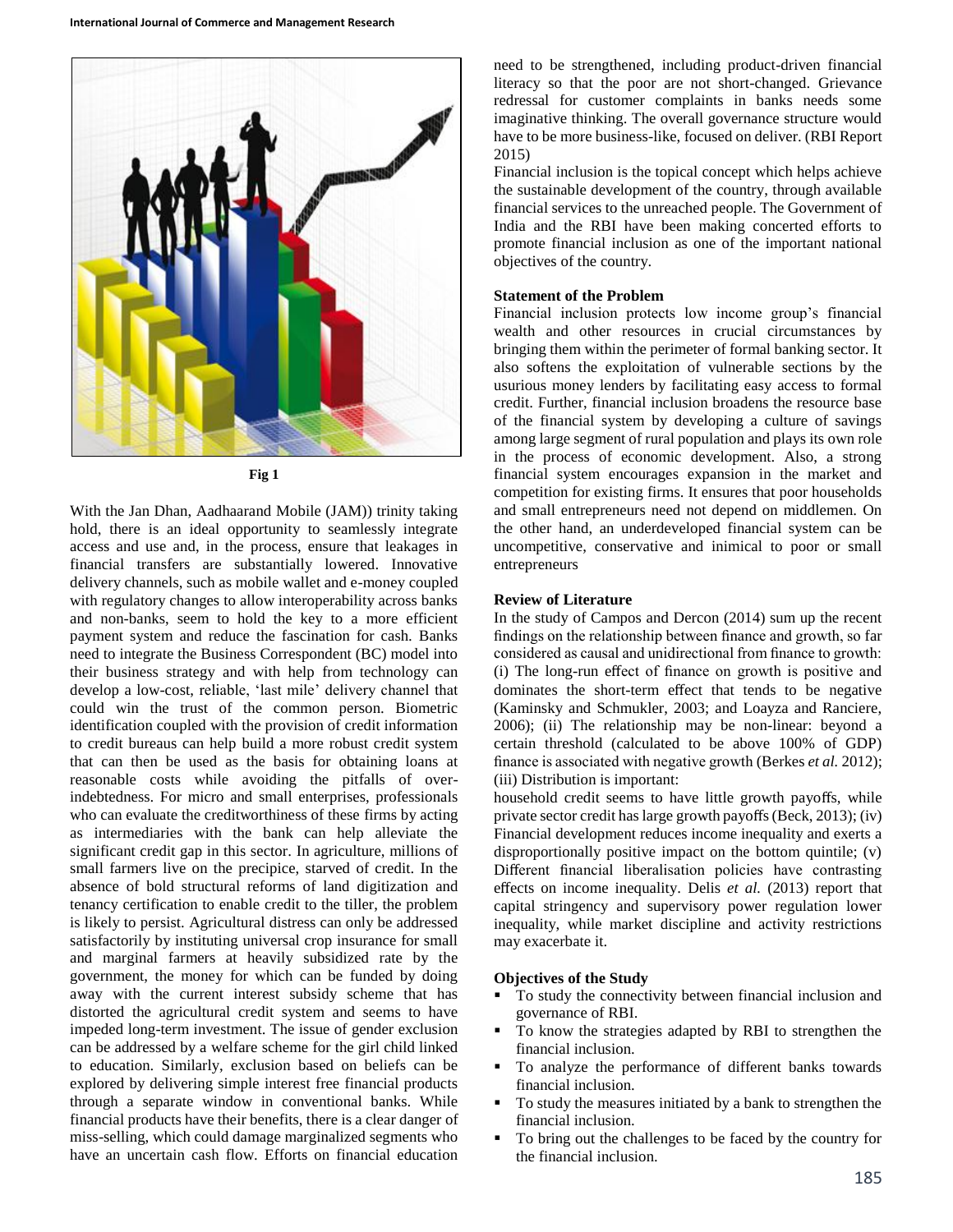### **Research Methodology**

The data collected for the study is a secondary data. The present study is descriptive in nature. The study exclusively depends on mainly secondary data. The data used for the study has been collected from RBI bulletin, Ministry of Finance, RBI annual reports, banking progress in India and from various reputed journals, magazines, newspapers, e-journals, etc.

## **Financial Inclusion. A Key Factor for Individual Family Growth and Country Development**

## **A growing literature towards financial inclusion to support growth and development**

Asper Demirg-Kunt *et al.* Database 2014, 62% of adults in the entire world have an account at a bank or some other type of financial institution or with a mobile money provider, up from 51% in 2011. Between 2011 and 2014, 700 million adults became account holders while the number of those without an account dropped by 20% to 2 billion. Account penetration differs enormously between high-income and developing countries in the aggregate: 89% of adults in high-income countries, but only 24% in low-income countries, report that they have an account at a formal financial institution.

A growing literature shows that financial inclusion will have a significant positive effect for individuals. Several studies have highlighted that the lack of financial access can lead to poverty t and inequality among the people. Similarly, expanding literature focus the positive consequences of access to saving instruments. this savings increases the productive investment in economic development and individual growth. Researchers are also looking at the beneficial effects of access to credit and insurance products.

# **Initiatives and Progress of Financial Inclusion by the Government**

Government should assure basic necessities in rural areas and focus on developing infrastructure. Special drives through schools, collage, Panchayats etc. can help create awareness about bank transactions. Financial Literacy is a must for bringing more and more people to digital platform. Digital payment or payment through payment through banks, instead of paying cash should be encouraged. Leakage of all welfare activities with bank accounts is a very strategic step

Various steps were initiated by the Govt. of India, Reserve Bank of India (RBI), National Bank for Agricultural and Rural Development (NABARD), various commercial and regional rural banks, Non-Governmental Organizations (NGOs) and state government. RBI vide Mid-term Review of Annual Policy Statement for the year 2005-2006, advised Banks to align their policies with the objective of financial inclusion. Besides, it has been emphasized upon by the RBI for deepening and widening the reach of Financial Services so as to cover a large segment of the rural & poor sections of population.

Some of the steps and the achievements registered are discussed as follows:-

### **Pradhan Mantri Jan-Dhan Yojana (PMJDY)**

The main objective of this is ensuring access to various financial services like availability of basic savings bank account, access to need based credit, remittances facility, insurance and pension for the excluded population i.e. weaker sections & low income groups. This deep penetration at affordable cost is possible only with effective use of technology.

|                            | <b>No of Accounts</b> |       |              |                               |                           |
|----------------------------|-----------------------|-------|--------------|-------------------------------|---------------------------|
|                            | Rural                 | Urban | <b>Total</b> | <b>No of Rupay Debit card</b> | % of Zero balance account |
| Public Sector Bank         | 70.7                  | 58.7  | 29.4         | 120.4                         | 51.7                      |
| <b>Rural Regional Bank</b> | 25.1                  |       | 29.5         | 21.2                          | 51.53                     |
| Private Banks              |                       | 2.8   | 6.8          | 6.1                           | 48.53                     |
| Total                      | 99.8                  | 65.8  | 165.7        | 147.7                         | 51.48                     |

**Table 1:** Pradhan Mantri Jan - Dhan Yojana (Accounts opened as on 01.07.2015, Figures in millions)

*Source:* GoI PMJDY Progress Report

Other dimensions of financial inclusion remain to be improved. Informal borrowing is still an important issue: 13% adults (% age 15+) borrowed from money lenders; and 32% from friends.

### **Bank Branches and ATM Expansion**

RBI in its new Branch Authorization Policy has totally freed the location of branches and ATMs by the banks in towns and villages with a population less than 50,000. Thus under this policy, branch expansion has been taken up in a big way and network expanded exponentially. 1 Bank Branches & ATMs: In the year 2013-14, the Public Sector Banks (PSBs) set up 7840 branches across the country of which about 25% were in rural areas. More than 40,000 ATMs were also set up pursuant to the Budget announcement of 2013-14 of providing an ATM at every branch. The present banking network of the country

(as on 31.03.2014) comprises of a bank branch network of 1, 15, 082 and an ATM network of 1, 60,055. Of these, 43,962 branches (38.2%) and 23,334 ATMs (14.58%) are in rural areas and the remaining in semi-urban and metropolitan areas. In the year 2014-15, the Public Sector Banks propose to set up 7332 branches and 20,130 new ATMs. However, given the staff constraints of banks and the viability of opening full fledged branches in rural areas, the demands for branch expansion far exceed the supply. The efficient and cost effective method to cover rural areas is by way of mapping the entire country through Sub Service Area (SSA) approach and deploying fully enabled online fixed point Bank Mitr (Business Correspondent) outlets. Public Private Partnerships in this area shall facilitate the process and promote efficiency and pace of coverage.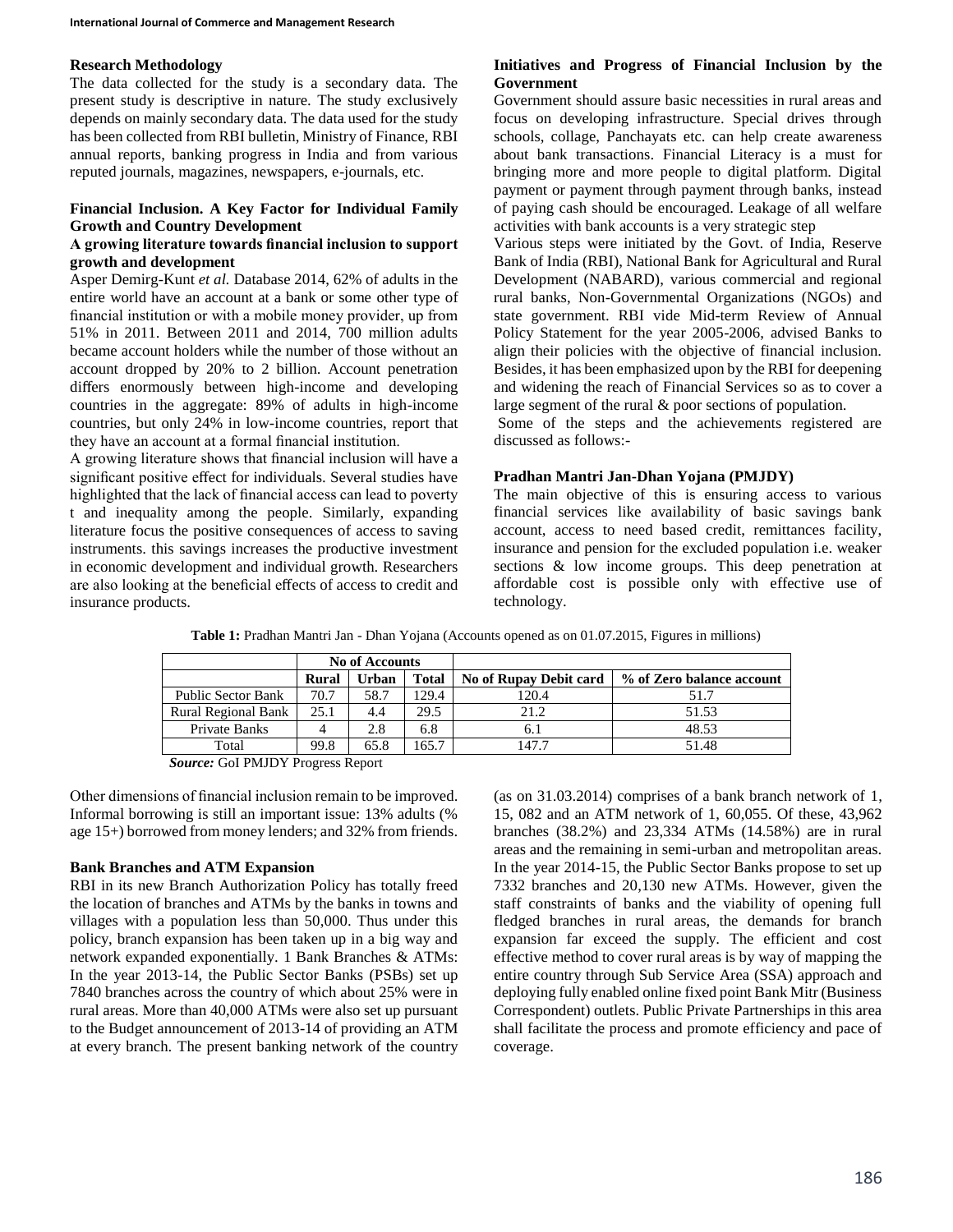



### **Mobile Banking**

The Inter-Ministerial group on delivery of basic financial services through a comprehensive frame work envisaged the creation of "Mobile and Aadhaar linked Accounts" by Banks. The basic financial transactions on these accounts can be executed through a mobile based PIN system using "Mobile Banking PoS". Mobile banking through mobile wallet was launched in 2012. Under this service, RBI has authorized 3 telcos and 5 non-telcos to launch this service. Three Telcos, Airtel under brand name Airtel Money, Vodafone under Brand name Vodafone m-pesa and Idea vide Idea Money are active in the space. They control over 80,000, 70,000 & 8,000 agents respectively. Around 60% of these Bank Mitr (Business Correspondent) are in rural areas. Mobile wallet service provided by commercial banks e.g, ICICI in case of m-pesa service used for money transfer, bill payment and cash withdrawals. The customer base of customers availing such services is around 70 lakhs. Mobile telephony and prepaid wallets would also have a production/operationalization

constraint and the manufacturing capacity is estimated to be about 18 lakh per day. The personalization capacity available is also 7.75 lakh per day.

### **Direct Benefit Transfers (DBT)**

The bank account would be linked with the Aadhaar number of the account holder and would become the single point for receipt of all Direct Benefit Transfers (DBT) from the Central Government / State Government / Local Bodies. Presently the Direct Benefits Transfer scheme under LPG/Gas delivery has been stopped and the Dhande committee appointed to study the scheme has submitted its report. The other Government schemes under DBT are continuing but the Government Departments are yet to pay the commission due to Banks. No commission has been agreed to in the DBT for LPG by the Department of Expenditure (DoE) on the argument that these are normal operations for the Banks while the 2% commission in other schemes is to compensate banks for the Bank Mitr (Business Correspondent). Department of Financial Services (DFS) has taken up the matter with DoE arguing that Banks have to do substantial other works in operationalizing the scheme including dealing with customer grievances but there has been no result of these efforts. This anomaly would need to be corrected in order to ensure complete buy-in of the banks for the DBT schemes. The DBT in LPG which was the largest of all DBT schemes would need to be re-started.

### **Suggestions on Financial Inclusion**

- 1. A web portal shall be created by DFS at 'financialservices.gov.in' for online monitoring of the creation of Bank Mitr. In the field, it shall be the tool to ensure proper coverage of villages.
- 2. The reports to be generated would be district wise/state wise and would include
	- a) Covered villages with uncovered households needing opening of fresh account
	- b) Covered villages with uncovered households needing at least one fully enabled account p per family or reactivation of earlier account
	- c) Uncovered villages with households needing fresh accounts to be opened
	- d) Uncovered households in Urban area is required fresh account/ account reactivation
	- e) In Rural and Urban areas a number of new bank should be set up
- 3. Each Bank would have a structured System generated MIS system to monitor the function of Bank Mitr (Business Correspondent) in the field. The format would be standardised across the system for ease and uniformity purposes. This shall be uploaded regularly on the Portal created by DFS for this purpose
- 4. This MIS would have a linkage with the portal for DFS i.e. 'financialservices.gov.in'. All banks have already been provided with the necessary ID and password to access this portal.
- 5. The MIS reports to be collected for monitoring during the campaign will have two parts, one would be the reports generated by the banks from the CBS which shall be weekly and the second part will have reports from the SLBCs which will also involve surveys of the ground level position. The ground level survey should be completed within 3 months of the start of the campaign.
- 6. It was decided to link the lady of the house as head of the household with the other members in the CBS so that the